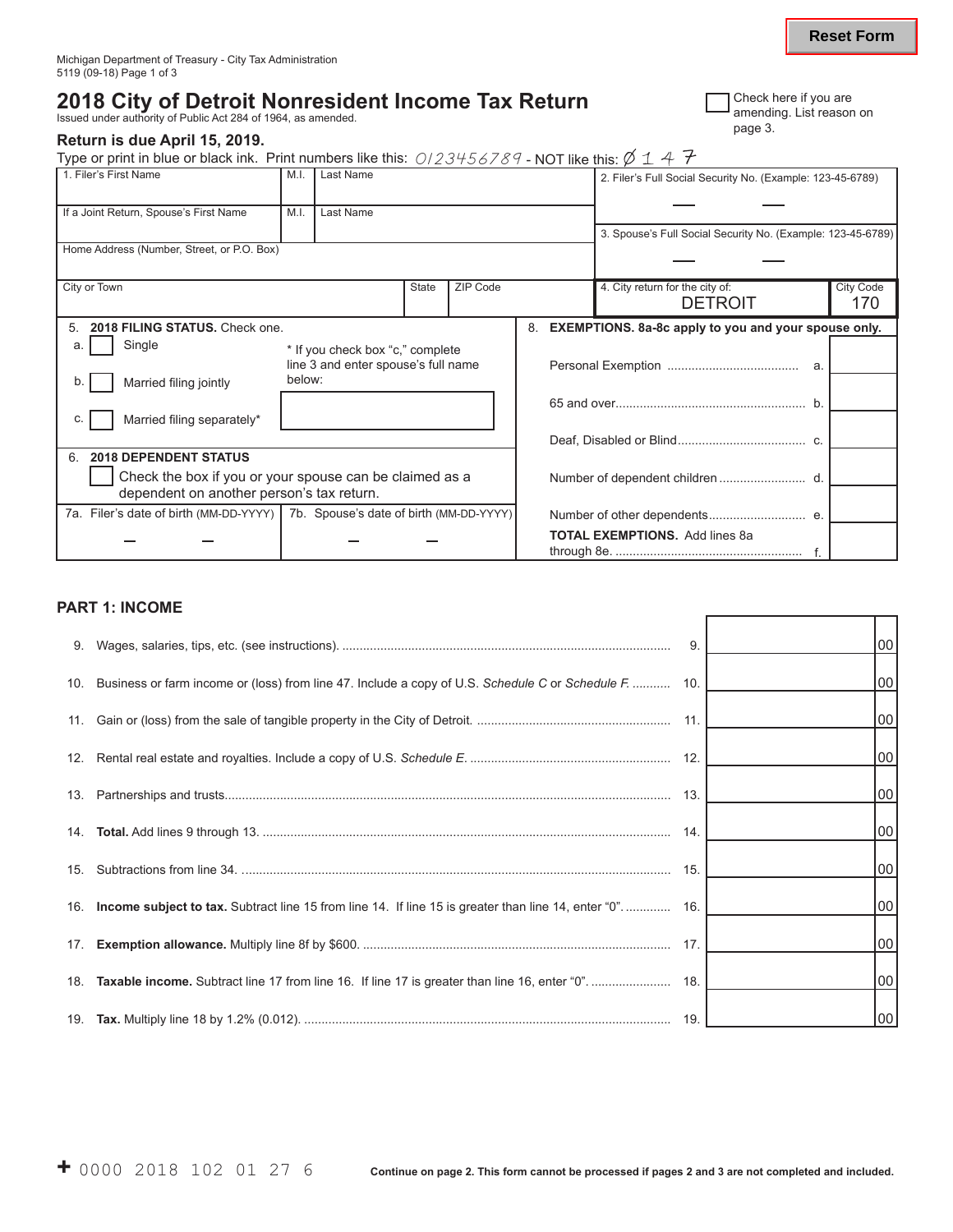|      | 2018 Form 5119, Page 2 of 3<br>Filer's Full Social Security Number                                   |     |    |
|------|------------------------------------------------------------------------------------------------------|-----|----|
|      | City of Detroit Nonresident Income Tax Return                                                        |     |    |
|      | <b>PART 2: CREDITS AND PAYMENTS</b>                                                                  |     |    |
| 20.  |                                                                                                      | 20. | 00 |
| 21.  |                                                                                                      | 21  | 00 |
| 22.  |                                                                                                      | 22  | 00 |
|      | <b>PART 3: REFUND OR TAX DUE</b>                                                                     | 23. | 00 |
| 24a. |                                                                                                      |     | 00 |
| 24b. |                                                                                                      |     | 00 |
| 24c. |                                                                                                      |     | 00 |
| 24d. |                                                                                                      |     | 00 |
| 24e. |                                                                                                      |     | 00 |
| 25.  |                                                                                                      | 25  | 00 |
| 26.  | Credit Forward. Amount of line 25 to be credited to your 2019 estimated tax for your 2019 tax return | 26  | 00 |
| 27.  | PART 4: SUBTRACTIONS FROM INCOME (All entries must be positive numbers.)                             | 27. | 00 |
|      |                                                                                                      |     |    |
| 28.  |                                                                                                      | 28  | 00 |
| 29.  |                                                                                                      | 29  | 00 |
| 30.  |                                                                                                      | 30  | 00 |
| 31.  |                                                                                                      | 31. | 00 |
| 32.  |                                                                                                      | 32. | 00 |
| 33.  |                                                                                                      | 33. | 00 |
|      |                                                                                                      | 34  | 00 |

# **PART 5: BUSINESS INCOME APPORTIONMENT**

|     | Name of Business Entity                                                                                                  |                                 | Federal Employer Identification No. (FEIN) |                                   |
|-----|--------------------------------------------------------------------------------------------------------------------------|---------------------------------|--------------------------------------------|-----------------------------------|
|     |                                                                                                                          | A. Located<br><b>Everywhere</b> | <b>B.</b> Located in<br><b>Detroit</b>     | C. Percentage<br>(B divided by A) |
| 35. | Average net book value of real and<br>tangible personal property                                                         | 00                              | 00                                         |                                   |
| 36. | Gross annual rent paid for real property                                                                                 | 00                              | 00                                         |                                   |
|     | 37. CITY SHARE OF PROPERTY: Add lines 35<br>and 36. Divide column B by column A and<br>enter as a percentage in column C | 00                              | 00                                         | $\%$                              |
| 38. | Total wages, salaries, commissions and<br>other compensation of all employees                                            | 00                              | 00                                         | $\%$                              |
| 39. | Gross receipts from sales made or                                                                                        | 00                              | 00                                         | $\%$                              |